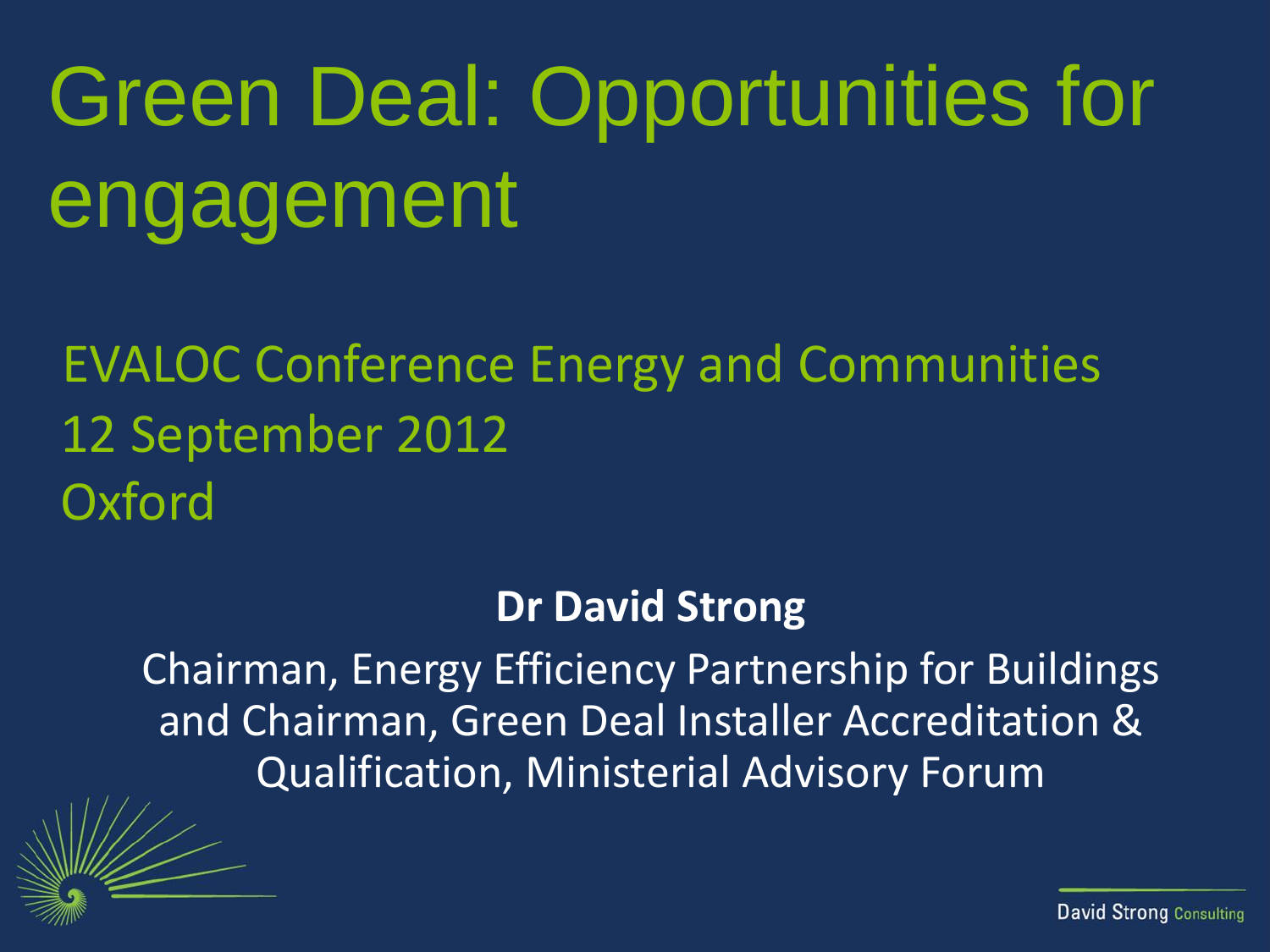### Context - Size of the challenge

#### Household energy efficiency and low carbon industry

- 27% of UK's carbon emissions
- £8.25 billion pa and involves over 100,000 jobs
- Scale expected least double by 2020
- Target of 29% carbon reduction on 2008 by 2020

#### Enablers

- Effective delivery knowledge, skills and investment
- Innovation and commercialisation new products and services
- Marketing, advice and behaviour change
- Finance and funding

Multiple agendas - energy security, climate change, fuel poverty, and employment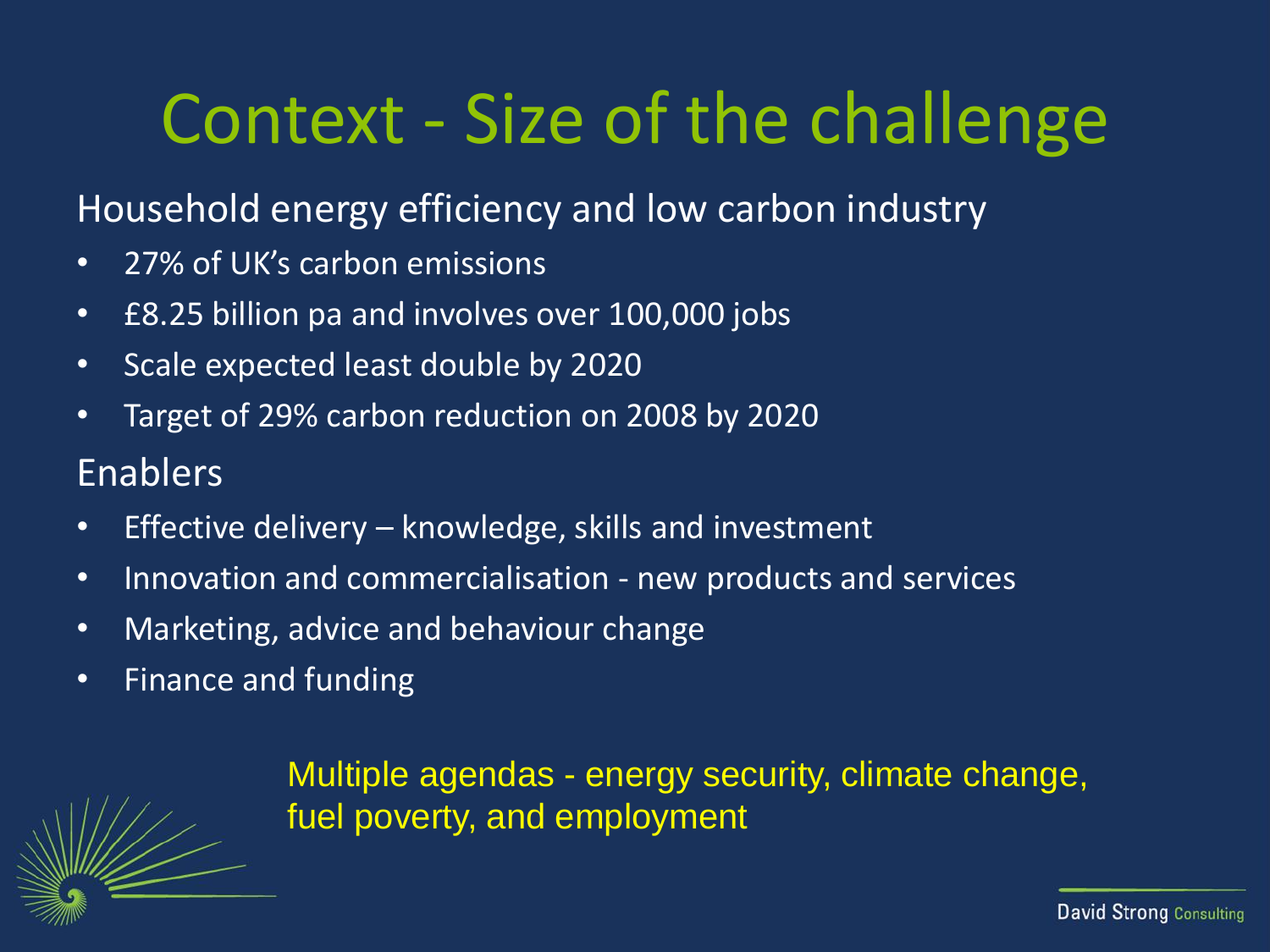# Policy Drivers

#### **DECC**

**Green Deal** Energy retail supplier obligation CERT Energy supplier obligation, CESP Fuel poverty Consumer behaviour change Renewable heat Microgeneration

#### **CLG**

Housing policy Energy Performance in Buildings Directive **Energy Performance Certificates Building regulations** Local authorities

#### **BIS**



Eco-design & Energy use Directive Product standards and labelling

Devolved administrations



Multiplicity of policy drivers - some 70 different policy and legislative instruments for existing homes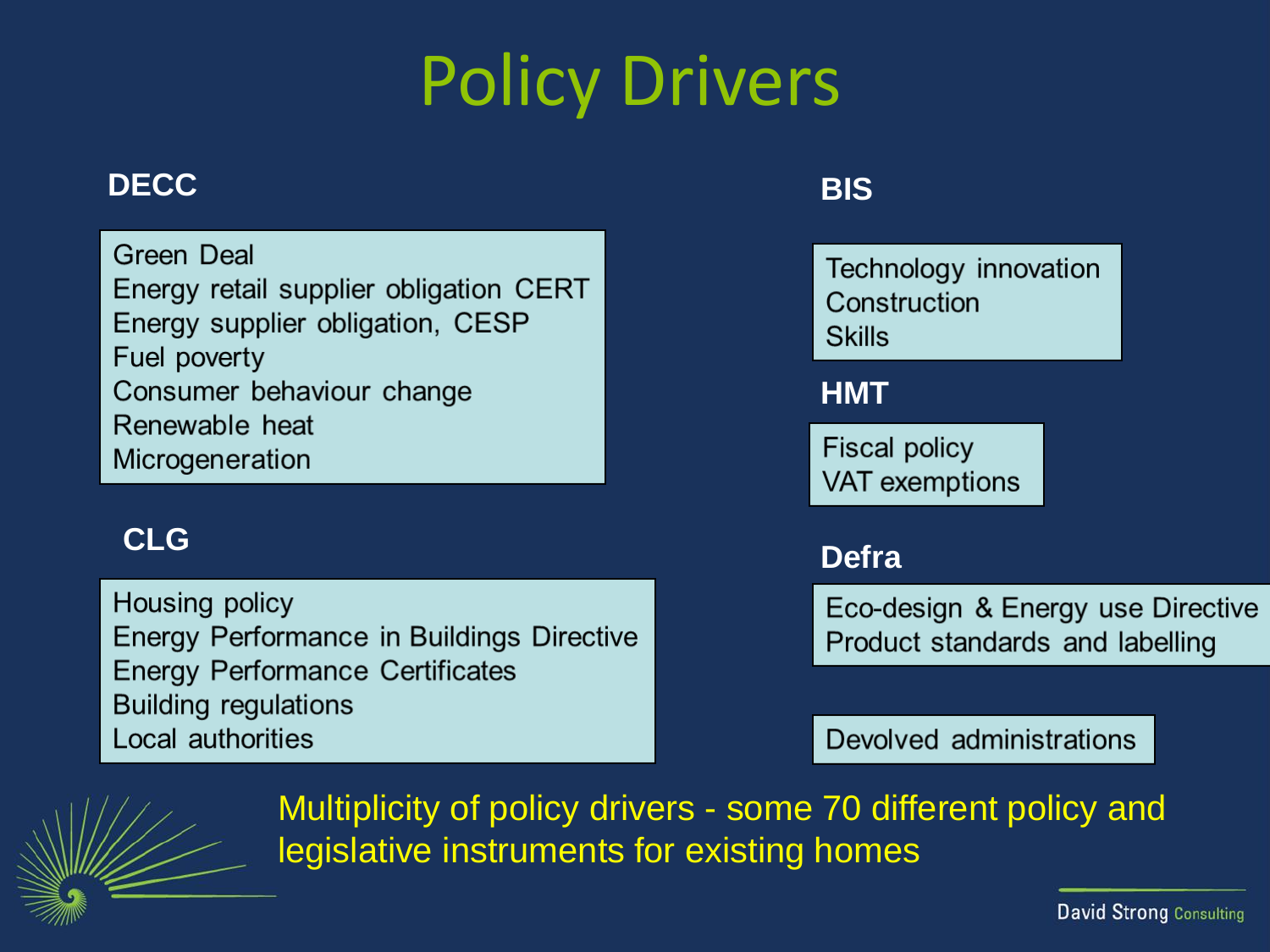#### Policy Landscape – Green Deal and links between departments

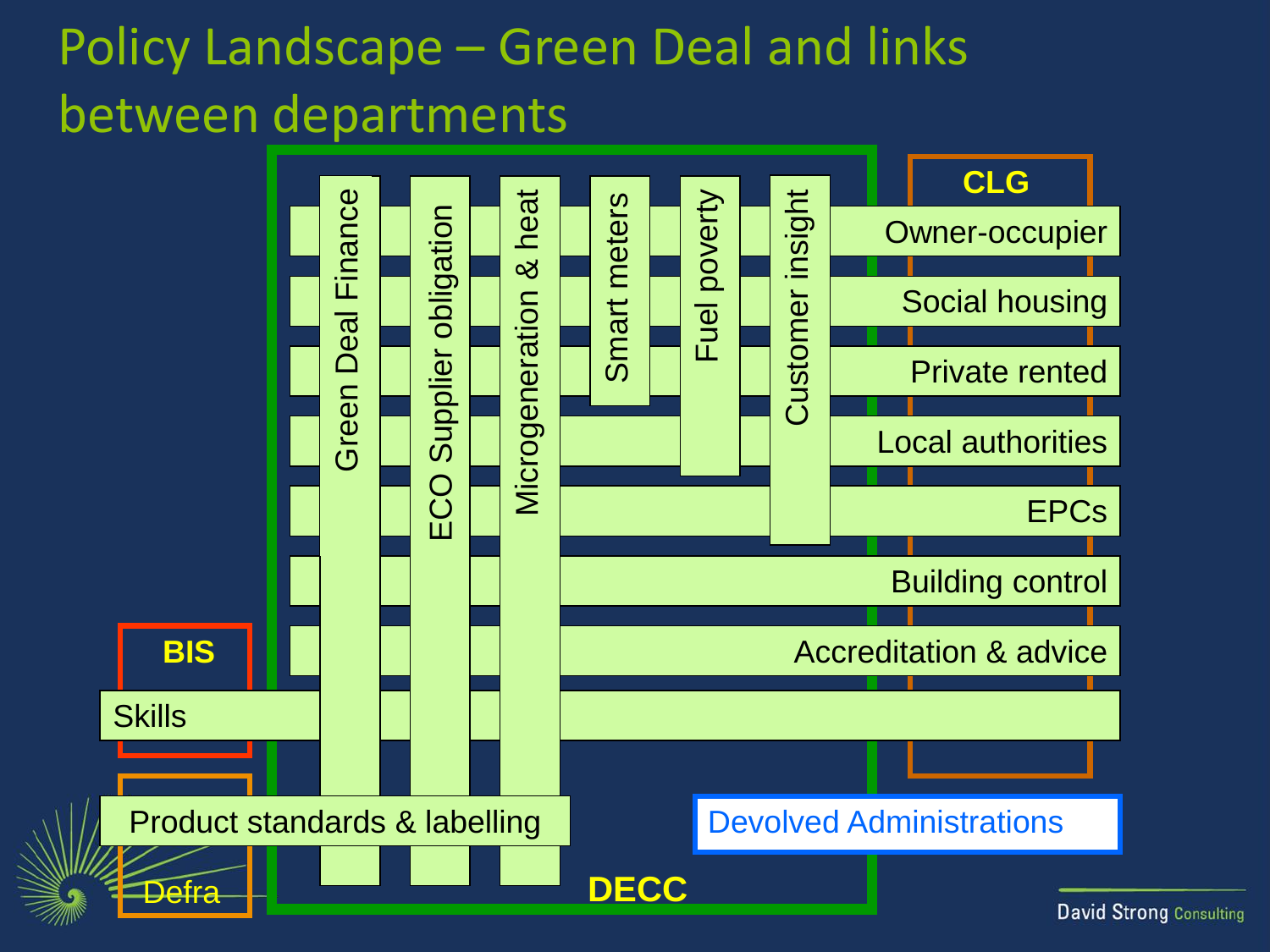### Government policy objectives

- 74% of UK properties were built before 1975
- Climate Change Act 2008 set **carbon emission reduction targets**
	- 34% by 2020
	- 80% by 2050
- Average annual household energy bill
	- currently £1,124
	- could rise by 33% (real) by 2030
- Government sets the **Green Deal framework**



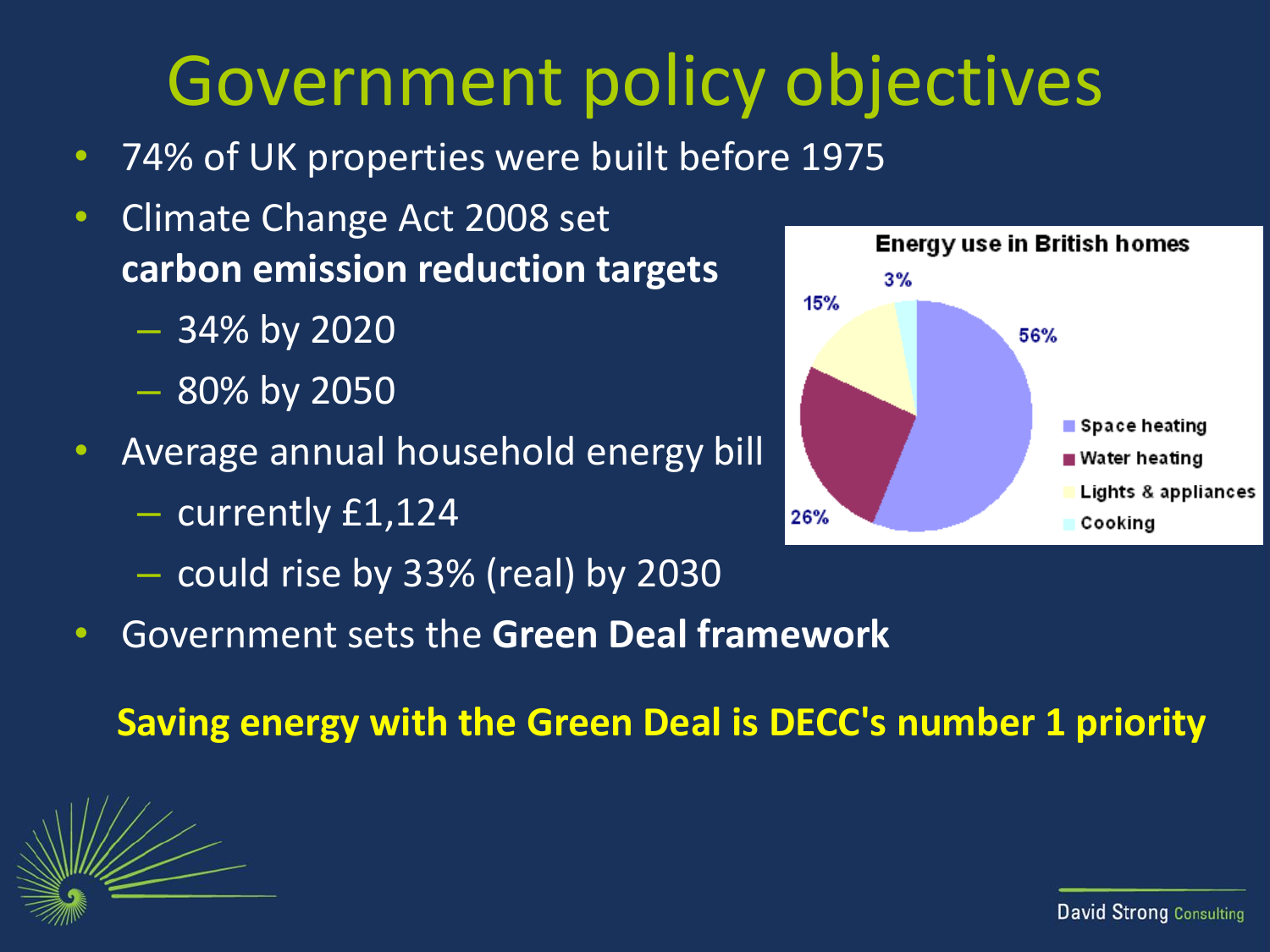#### The origin of the Green Deal

Through our 'Green Deal', we will encourage home energy efficiency improvements paid for by savings from energy bills. We will also take measures to improve energy efficiency in businesses and public sector buildings.

The Coalition: our programme for government (May 2010)



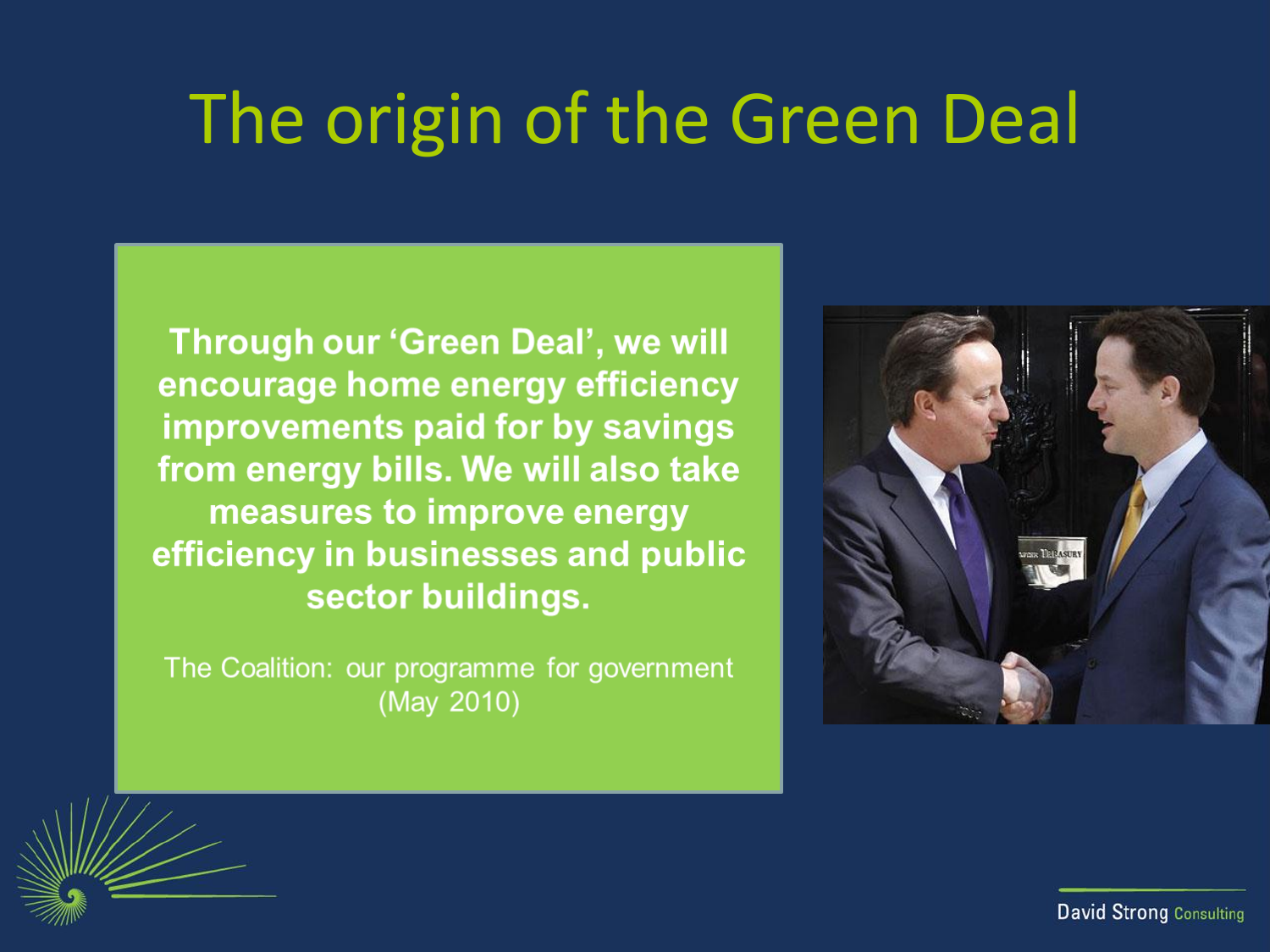#### What is it?... In one slide

- A regulatory framework enabling companies to offer householders:
	- **accredited** advice and recommendations
	- home energy efficiency improvements at **no up-front cost**
	- much easier, **co-ordinated offers** (one point of contact)
	- reassurance that work is of a **high standard**
	- the ability to pay **via energy bills** over the long term (for example, 25 years), making use of the money saved on fuel
	- only to pay whilst they remain in that property

– different to conventional loans with the risk of defaulting on the entire sum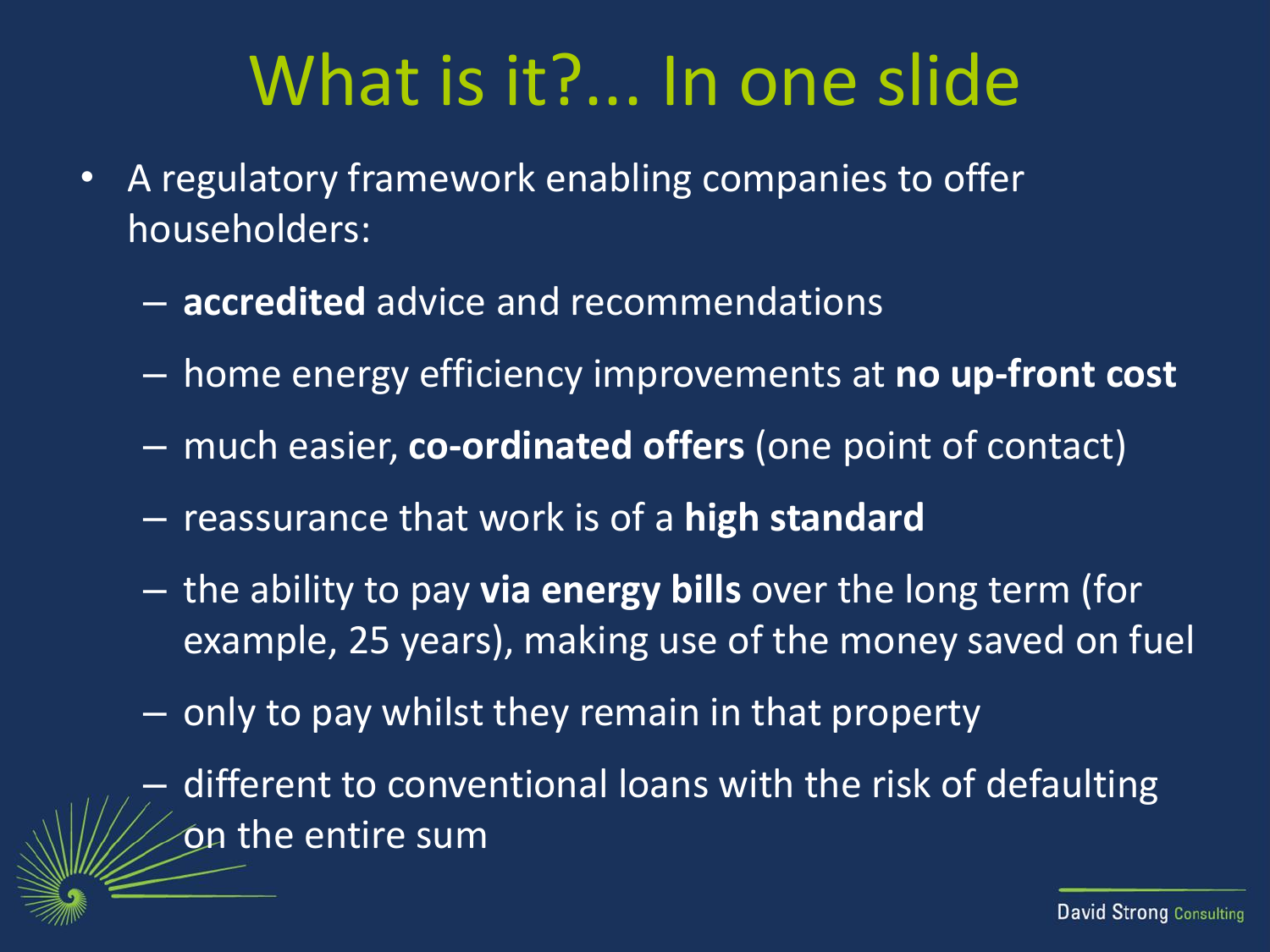#### What the Green Deal is not!

- A grant scheme
	- No public funds are available to support the Green deal
	- It's entirely a market based mechanism
- A scheme which provides guaranteed savings – The predicted savings are not guaranteed!!!
- An additional charge on the gas bill
	- Green Deal payments will be applied to the electricity bill only (even though most of the savings will be heating/gas related)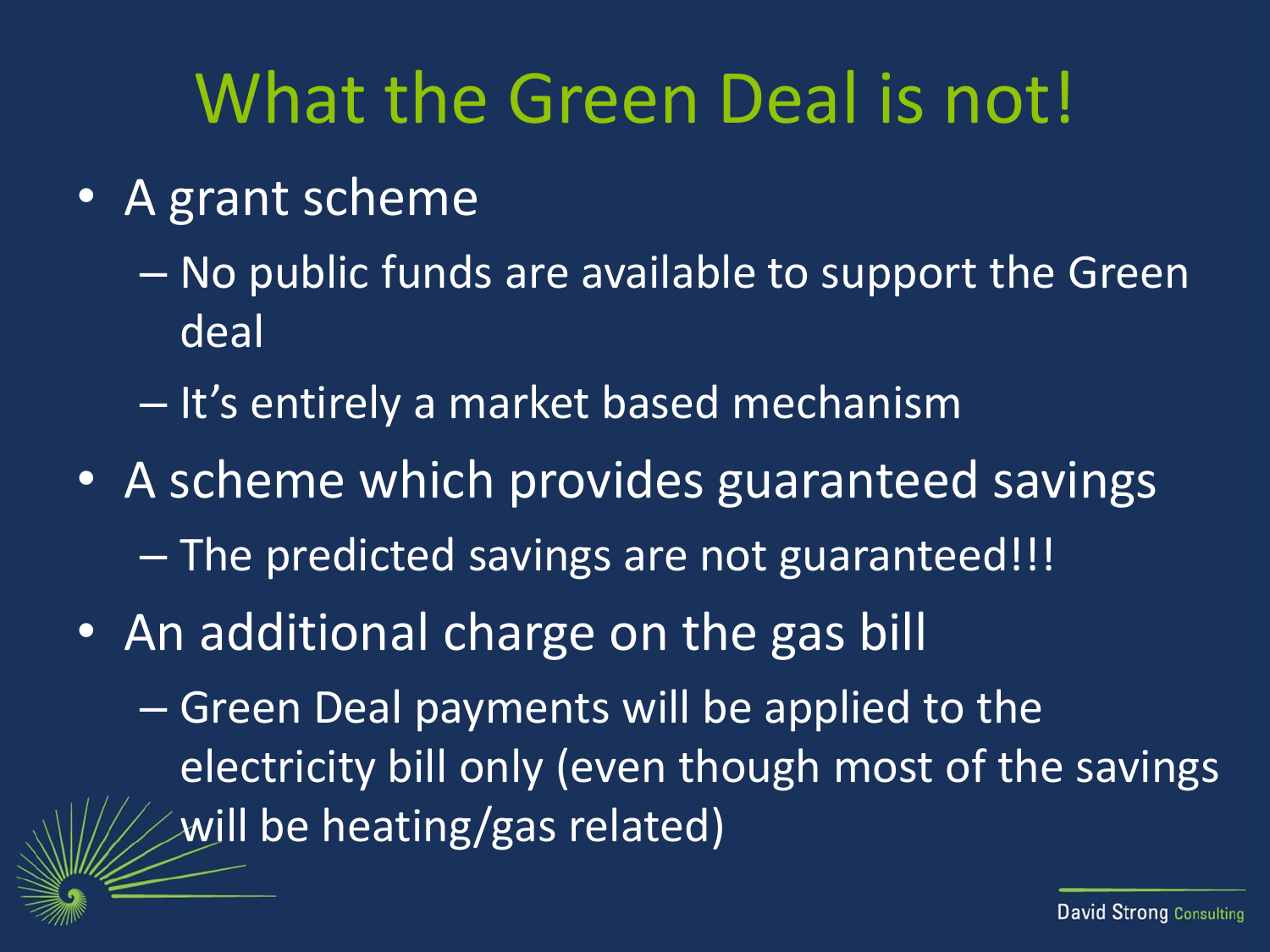

#### New skills requirements at every stage

- Survey
- Finance
- Installation
- Maintenance & aftercare

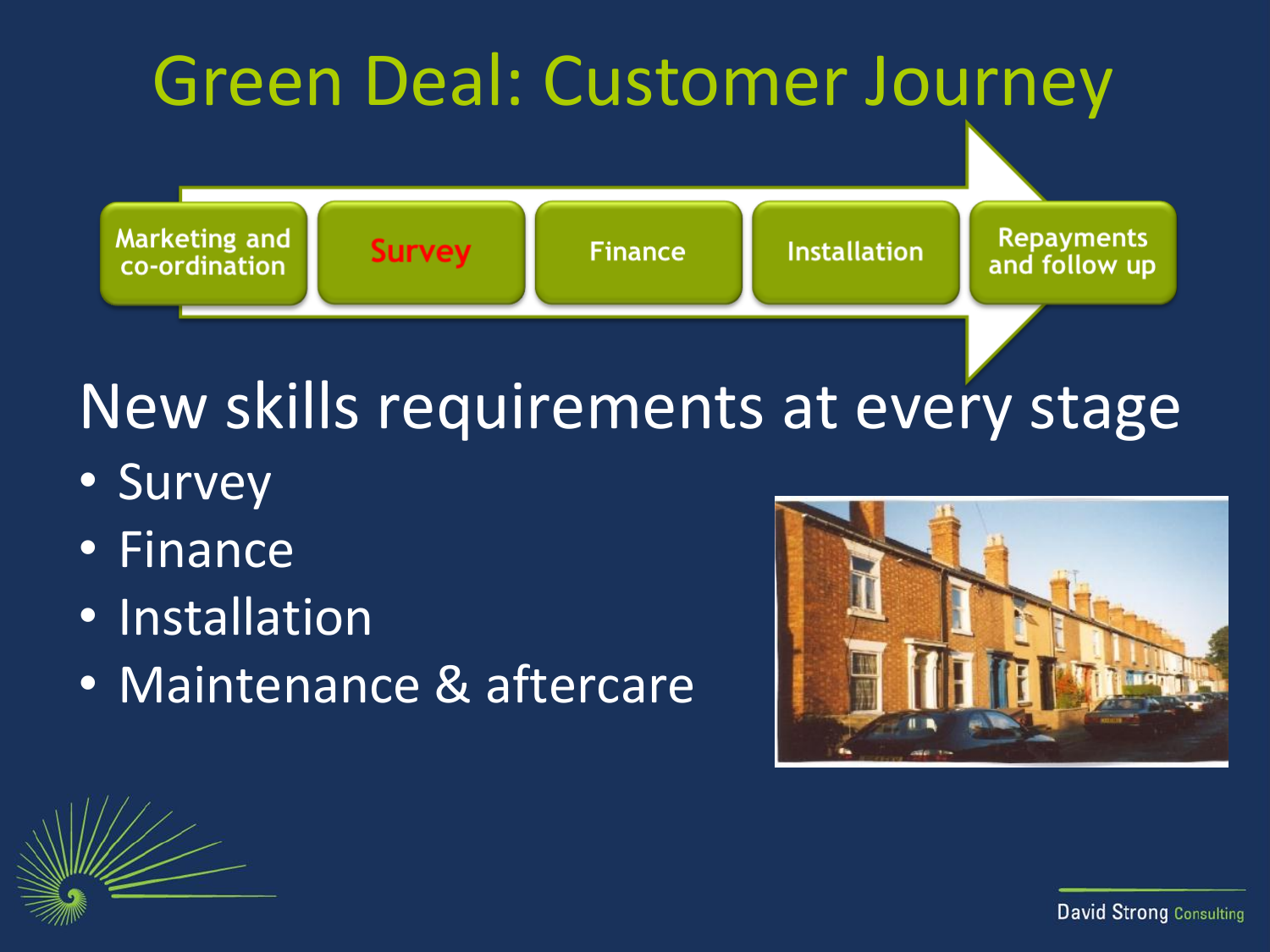#### The Golden rule

- The key principle (golden rule) for accessing Green Deal finance:
	- the charge attached to the bill should not exceed the expected savings
	- the length of the payment period should not exceed the expected lifetime of the measures.
- This is not a government guarantee!

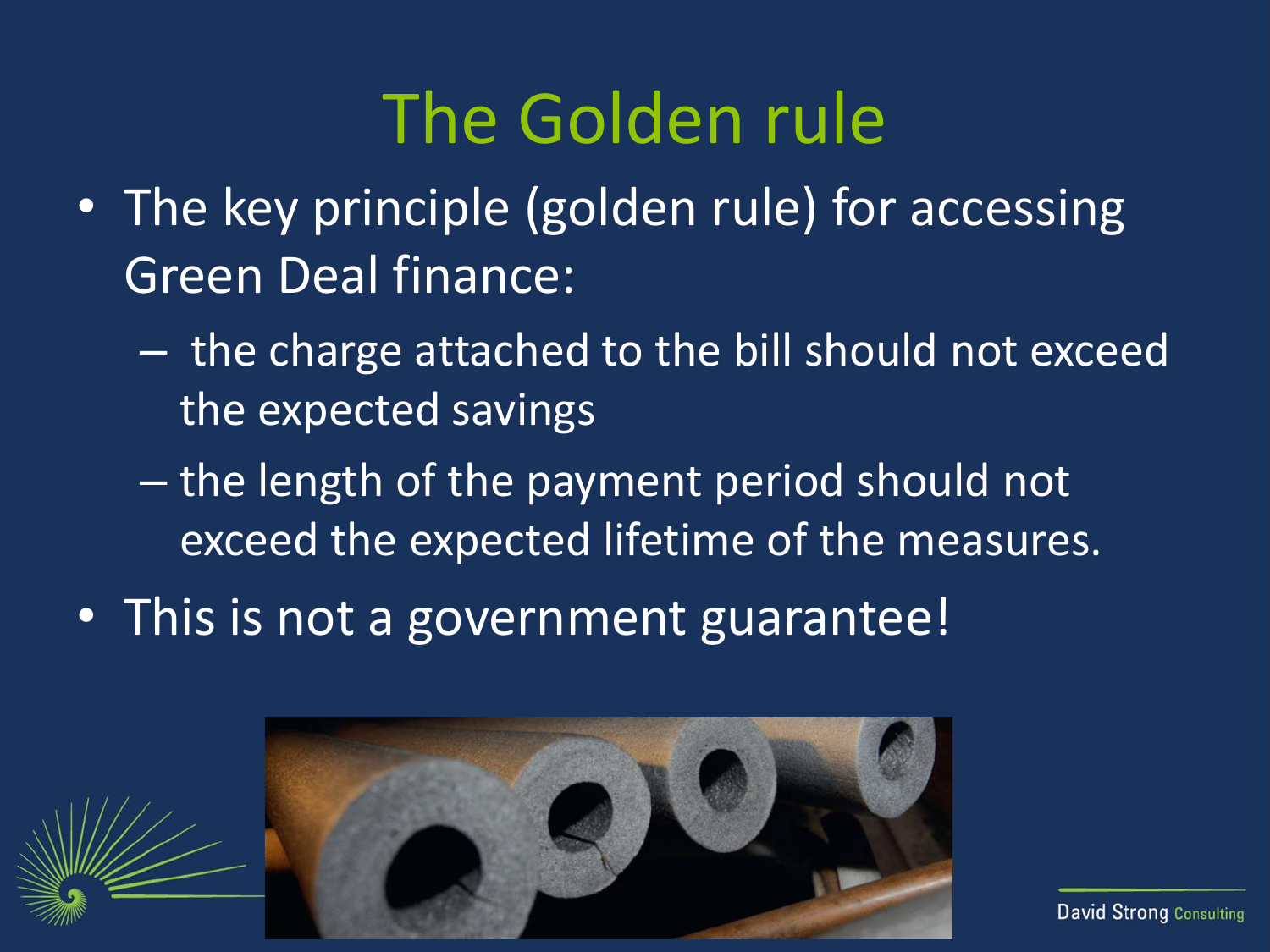### Green Deal Framework

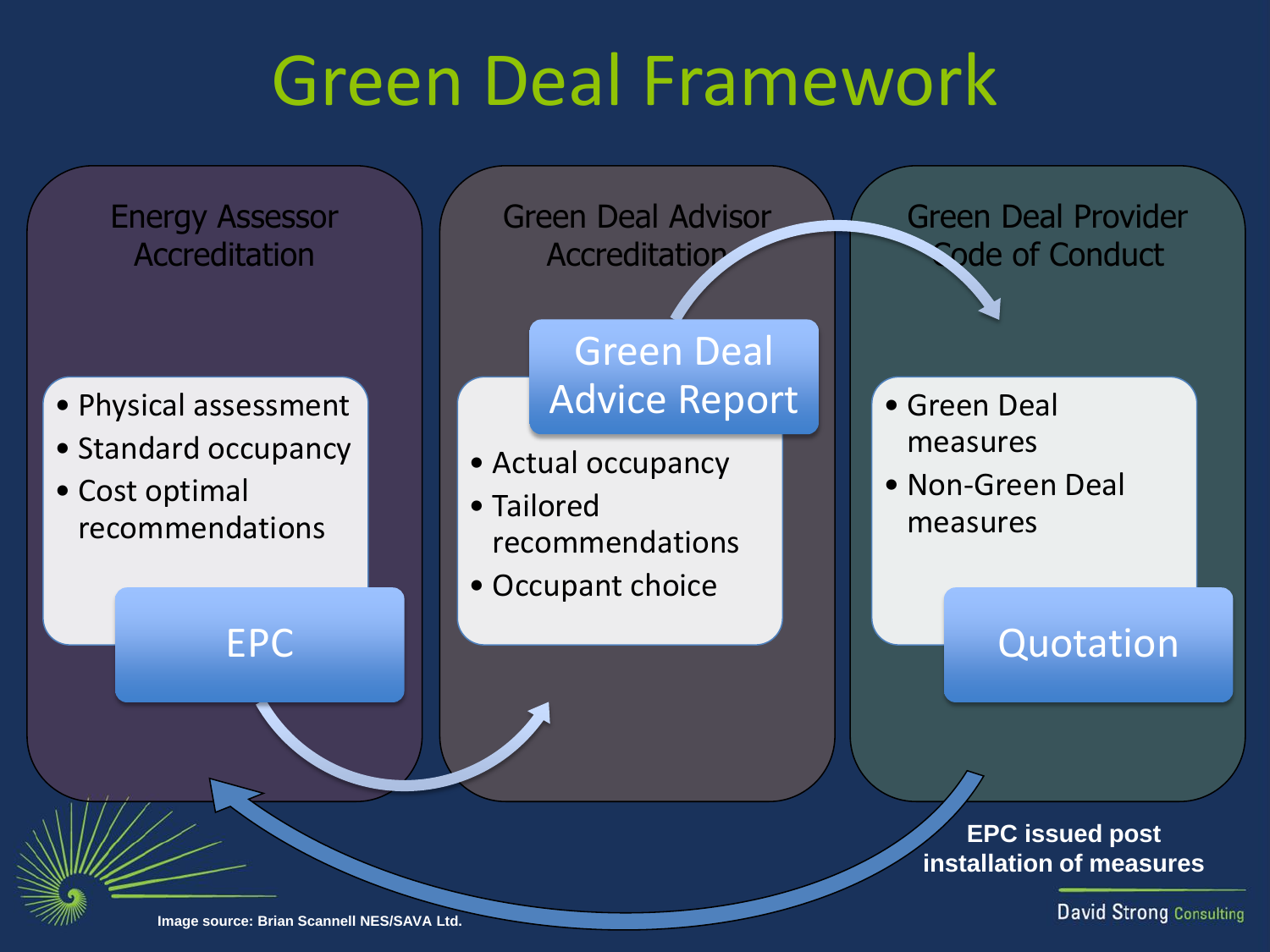## Advisor Qualifications

- Complements Energy Assessor qualifications
	- Technical competence builds on energy assessor qualification
	- Green Deal Advisor qualification adds
		- Occupancy assessment
		- Enhanced communications skills
		- Green Deal specific elements e.g. finance, ECO
		- Support owner to define tailored package of measures
- National Occupational Standards in development
	- Dependency on finalising remaining elements of methodology
	- Defined syllabus to improve consistency of training
- Qualifications to follow
	- Several awarding bodies have already expressed
		- interest

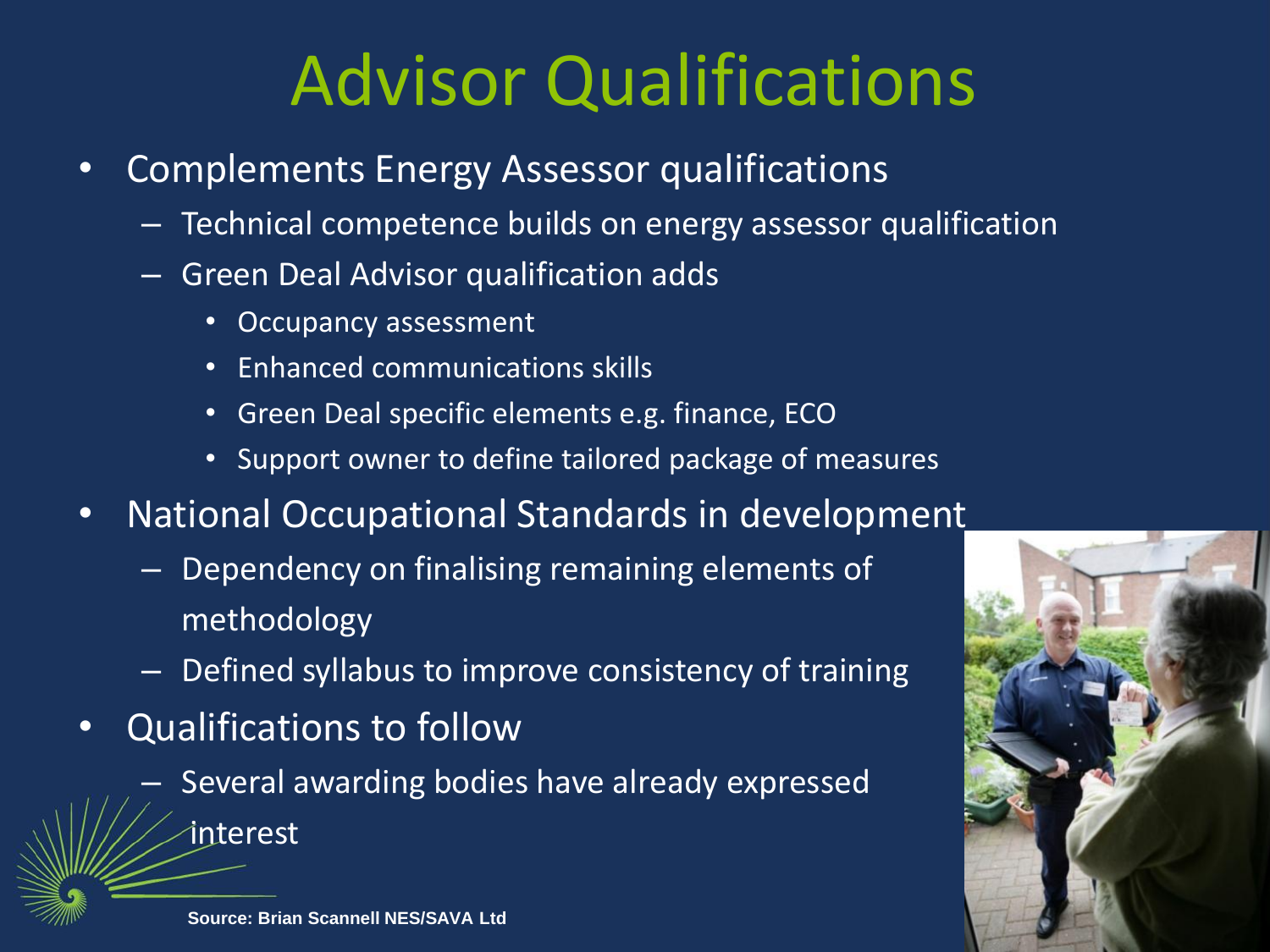## Green Deal: Installation



- All installers are registered
- Must meet tough accreditation and quality standards



• Skills training a key issue

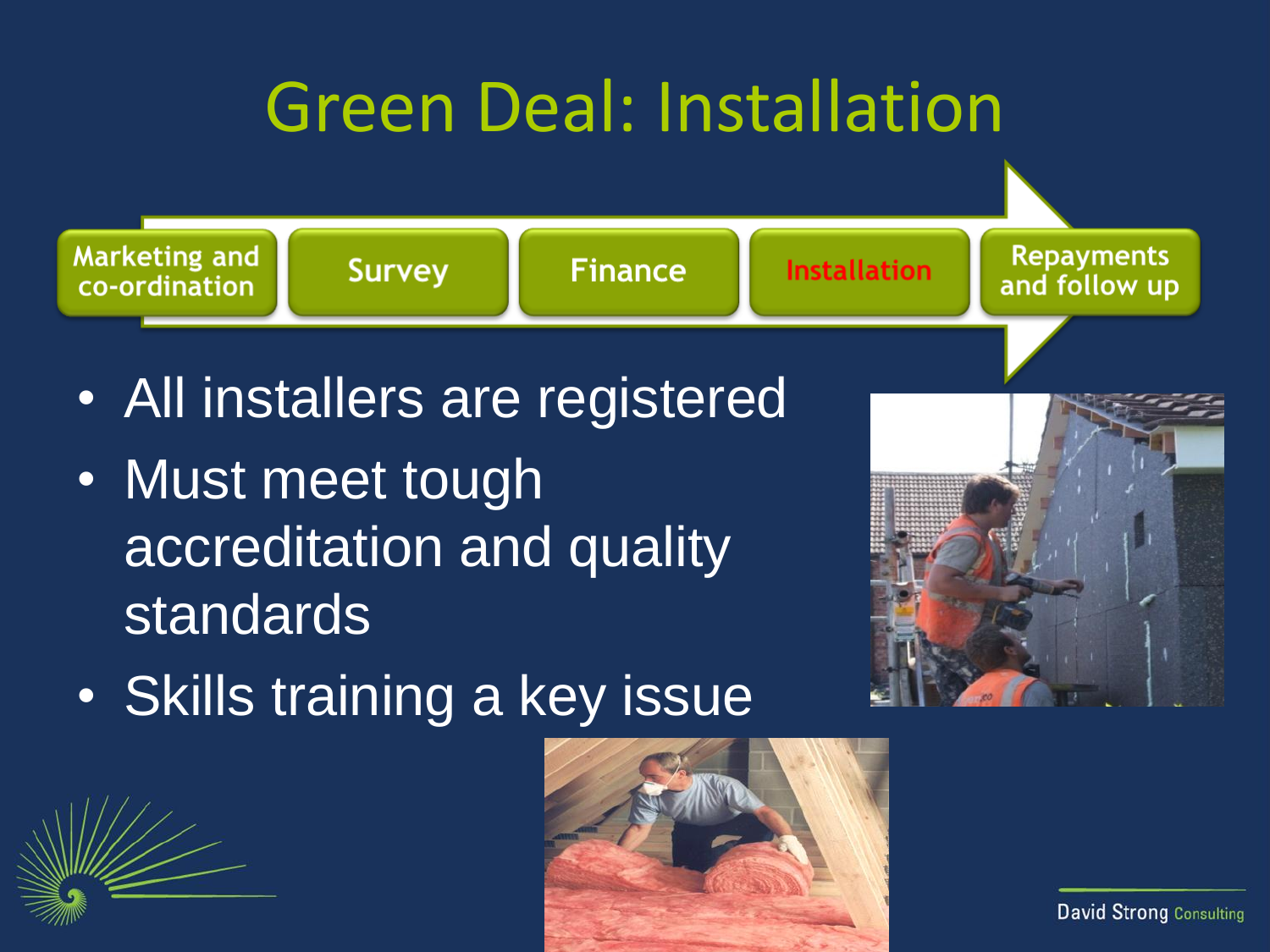### Installer standards

- Green Deal will require standards and certification for products and installers
- Installer will need to:
	- meet certain standards to practice under the Green **Deal**
	- carry the Green Deal quality mark / logo
	- sign off work once complete and inform GD Provider that repayments can begin



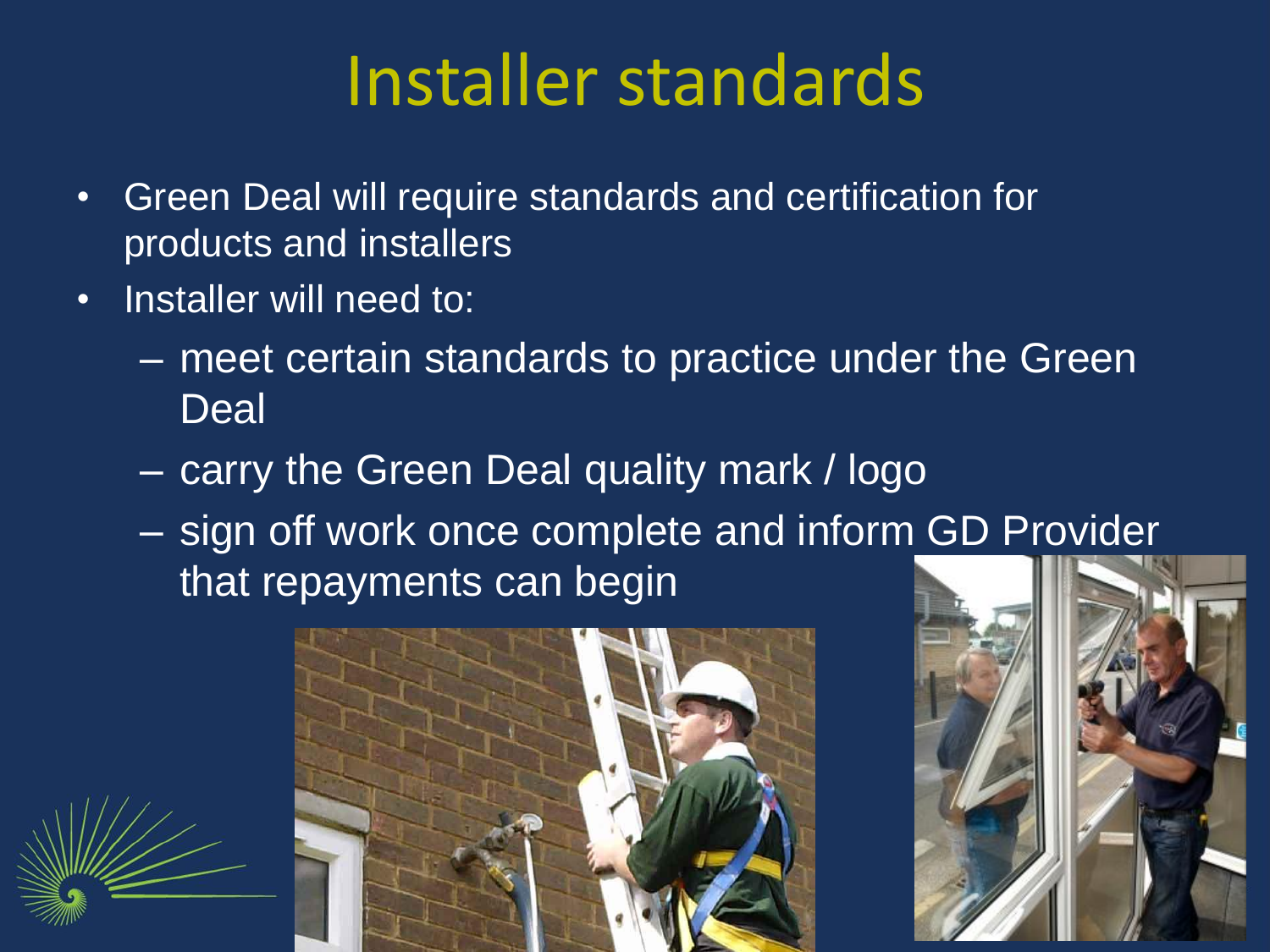#### Installer standards

- A new installer standard BSI have developed a new Publicly Available Specification (PAS) covering:
	- Certification of products/materials
	- Technical criteria for installation
	- Installer competence via appropriate qualifications
	- Customer conduct and complaint processes
	- Provision of warranties to cover work carried out
- Implement standard through accrediting certification bodies
- Independent accreditation of certification bodies by UKAS

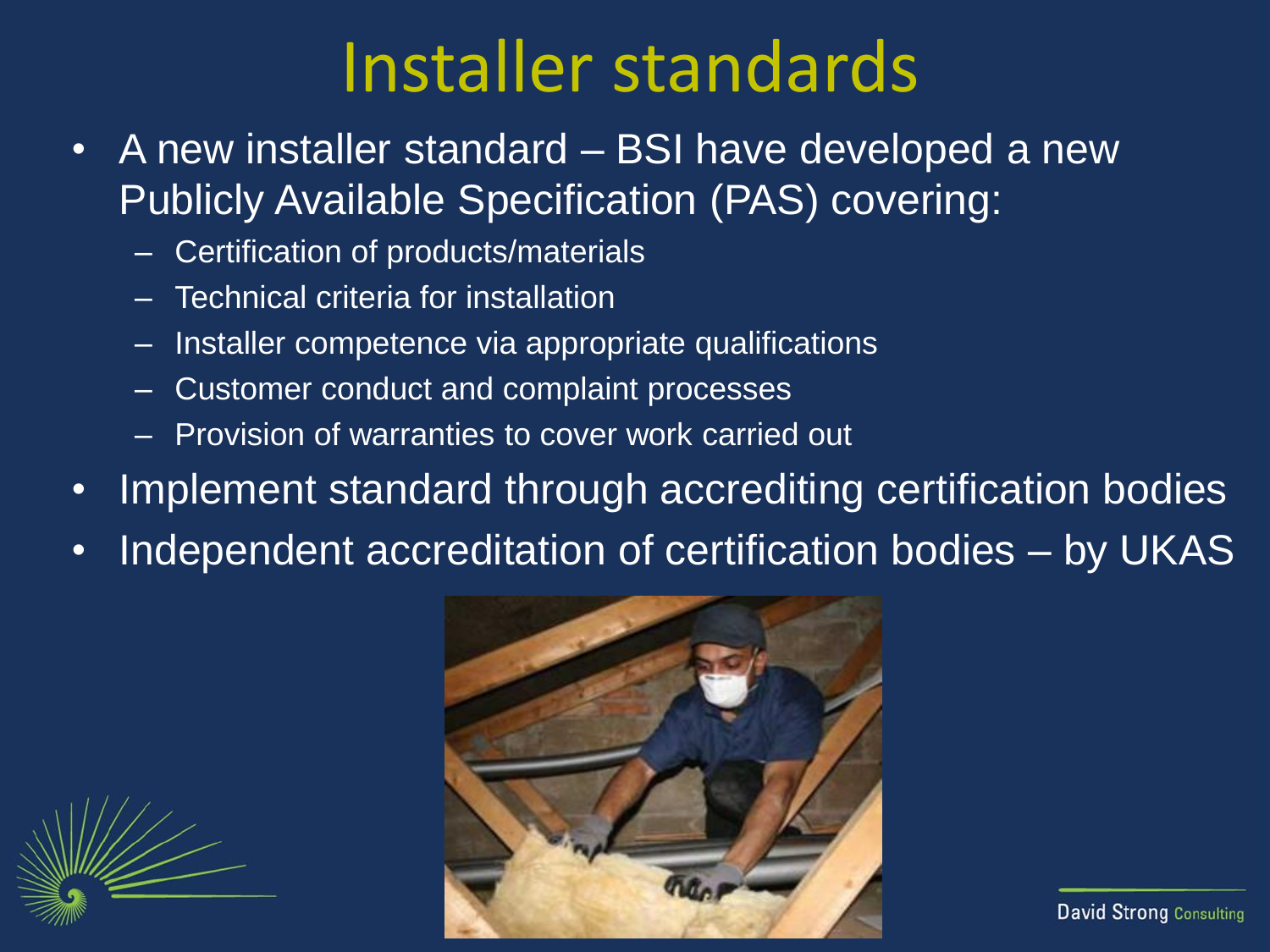### Accreditation & Oversight

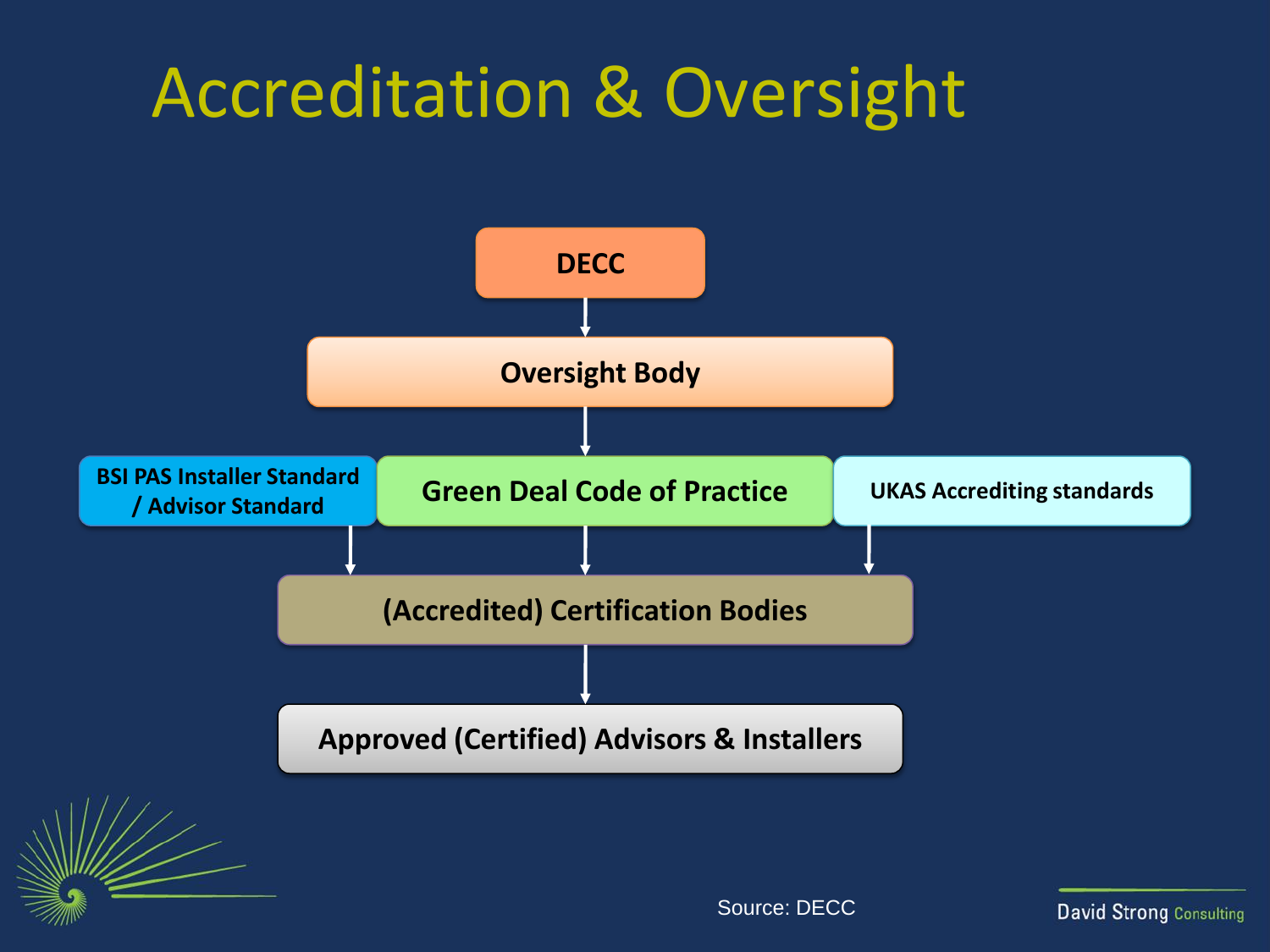### Timetable

- Autumn/Winter 2011
	- Energy Bill received Royal Assent: The Green Deal is enshrined in Primary Legislation
	- Consultation on the detail of the scheme -closed January 2012
	- Further development/refinement of PAS2030, the Green Deal Code of Practice and NOS's for GD Advisors and Installers
- Summer 2012
	- Government publishes Green Deal Consultation response
	- Secondary legislation laid in Parliament
	- Early adopters work with prospective Green Deal Providers
- Autumn 2012
	- First Green deals surveys
	- ECO introduced
	- RHI introduced for residential/small commercial building
- $\bullet$  1<sup>st</sup> Quarter 2013
	- First Green Deal plans signed/installed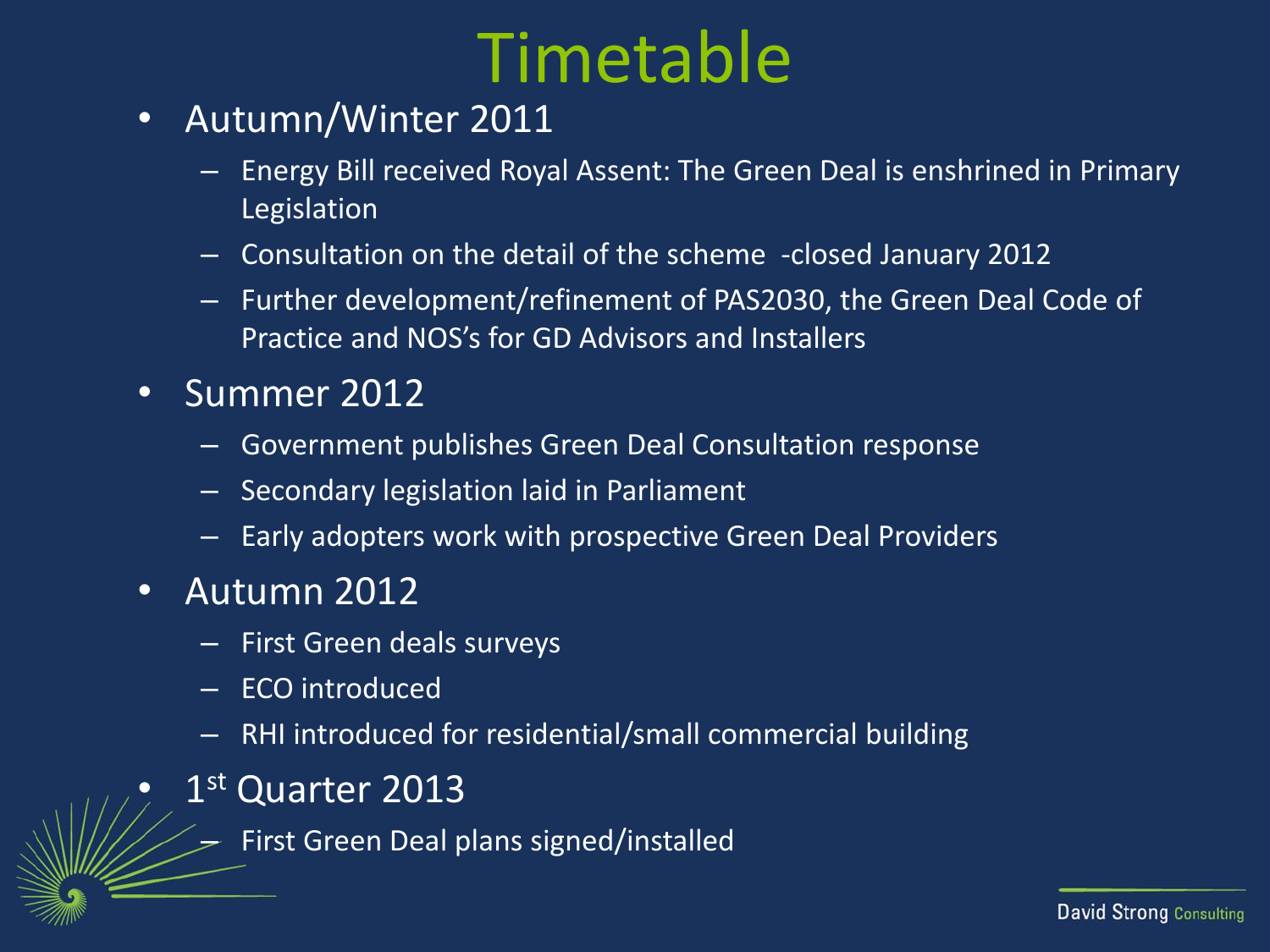## Green Deal Consultation response

#### Main changes

- Assessors must declare whether they are allied to, or being paid by, a particular Green Deal provider
- Green Deal Providers must pay assessors for work done, even if it does not lead to a Green Deal
- Users who use less energy than average will be warned that taking out a Green Deal may not save them any money
- The interest rate will be fixed on Green Deals but Green Deal Providers can increase the amount of the loan by 2% a year
- The requirement for every measure to have insurance lasting the length of the life of the measure has been dropped. Measures must be guaranteed for 5 years and 10 years for consequential building damage (25 years Insulation measures)
- Green Deal provider insolvency provisions removed
- Separate GD Ombudsman to be established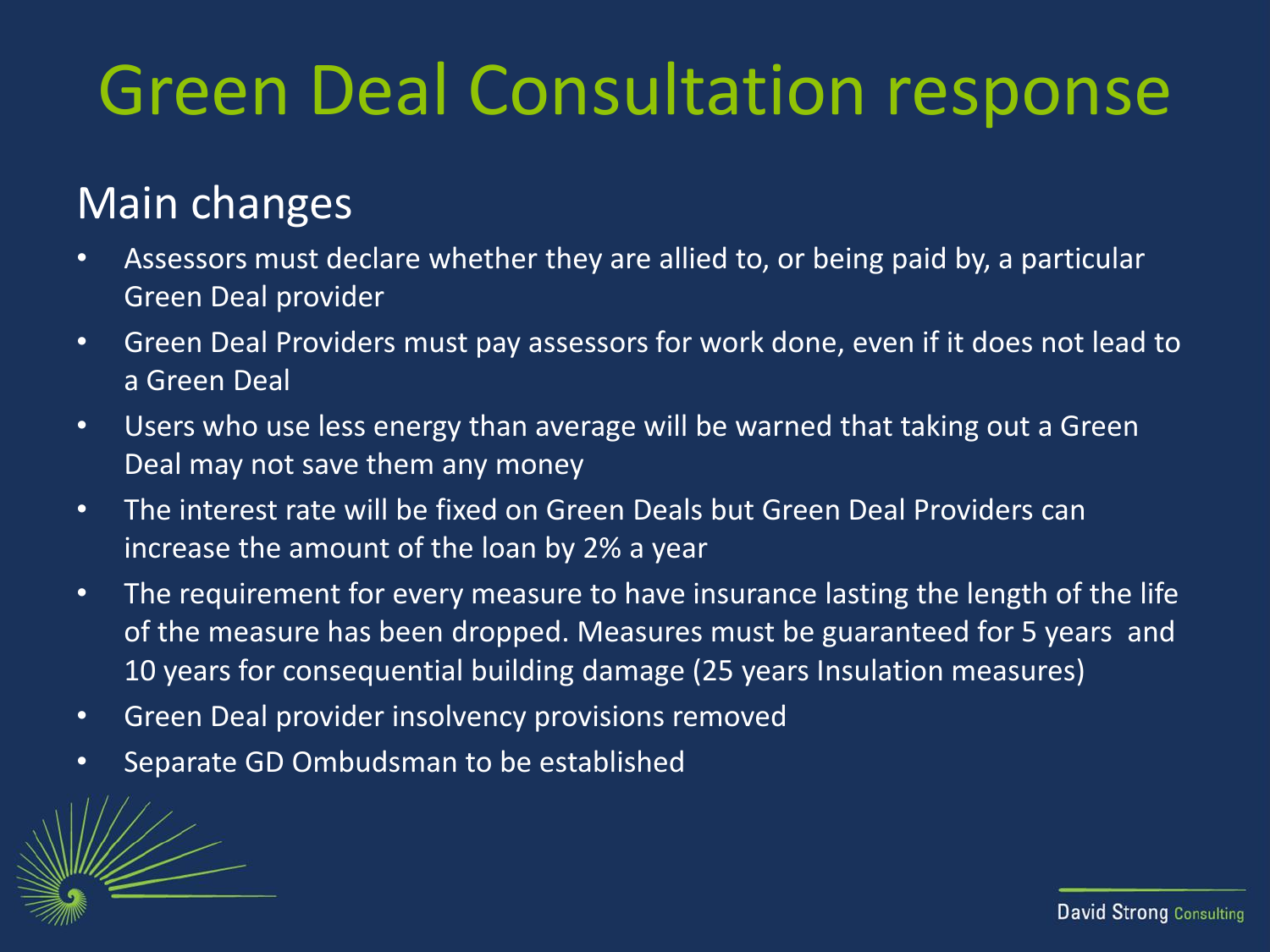#### ECO changes

£1.3 billion ECO funding delivered by the energy companies in proportion to their market share + brokerage arrangements (tbc).

- Affordable Warmth Obligation (£350m p.a.)
	- Targeting low income/private tenure
	- Mostly loft insulation, CWI, heating systems (and boiler repair)
- New Carbon Saving Communities Obligation (£190m p.a.)
	- Replacement for CESP
	- 15% expenditure targeting rural communities (less than 10,000 people)
- Carbon Savings Obligation (£760m p.a.)
	- Solid wall insulation/hard to treat cavities/ District heating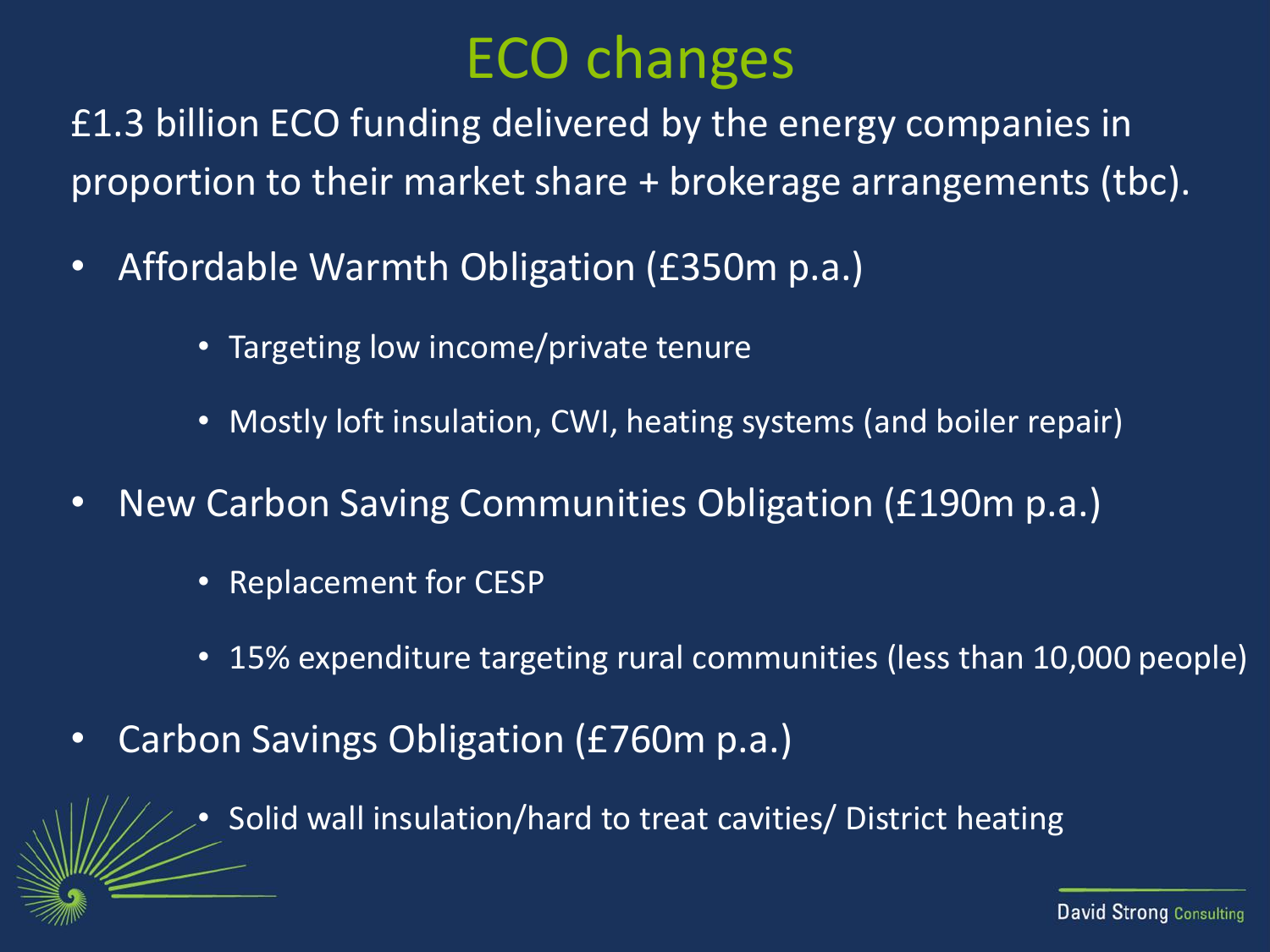#### Major concerns

- Green Deal Finance Company funding still not finalised
- Changes to FIT's could cause serious commercial damage to key sectors associated with microgeneration
- Transition from CERT/CESP to ECO could result in significant down-sizing in the insulation installation sector if Green Deal take-up is slow
- Lack of suitably qualified operatives and absence of training courses associated with new NOS's
- Absence of drivers to ensure market pull for the Green Deal –back-tracking on consequential improvements